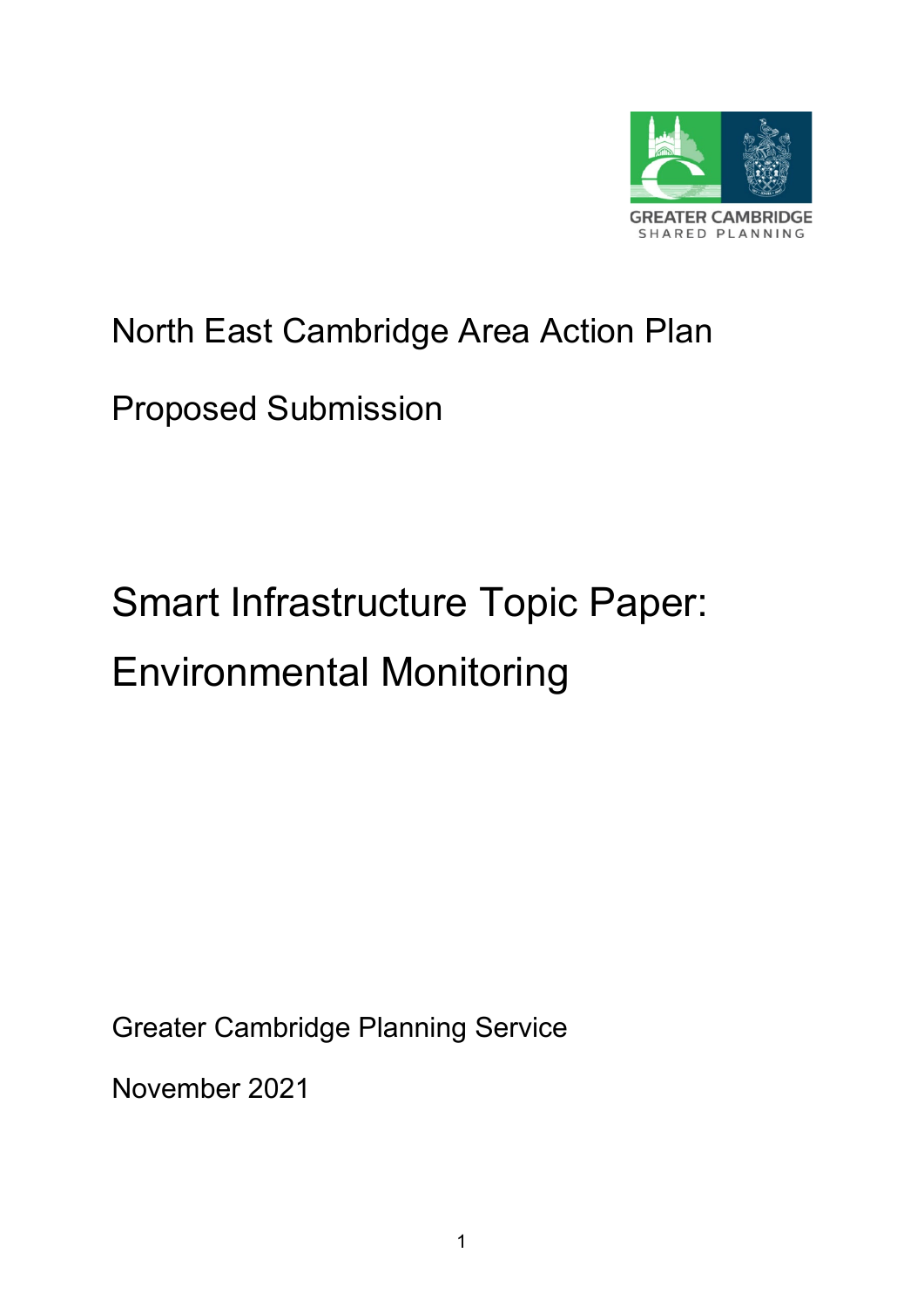# **Contents**

| Cambridgeshire and Peterborough Combined Authority (CPCA) 8              |      |
|--------------------------------------------------------------------------|------|
| The Transport Strategy for Cambridge and South Cambridgeshire (TSCSC)  9 |      |
| Joint Municipal Waste Strategy (Cambridgeshire and Peterborough)  9      |      |
|                                                                          |      |
|                                                                          |      |
|                                                                          |      |
| Cambridge City Council Air Quality Action Plan 2018-2023  10             |      |
| Cambridge City Council Climate Change Strategy 2016-2021  11             |      |
|                                                                          |      |
|                                                                          |      |
|                                                                          |      |
| Greater Cambridge Sustainable Design & Construction SPD  17              |      |
|                                                                          |      |
|                                                                          |      |
|                                                                          |      |
|                                                                          |      |
|                                                                          |      |
| Opportunities                                                            | . 19 |
|                                                                          |      |
|                                                                          |      |
|                                                                          |      |
|                                                                          |      |
|                                                                          |      |
|                                                                          |      |
| NEC should use new data tools such as 'Digital Twins' dashboards and     |      |
|                                                                          |      |
|                                                                          |      |
|                                                                          |      |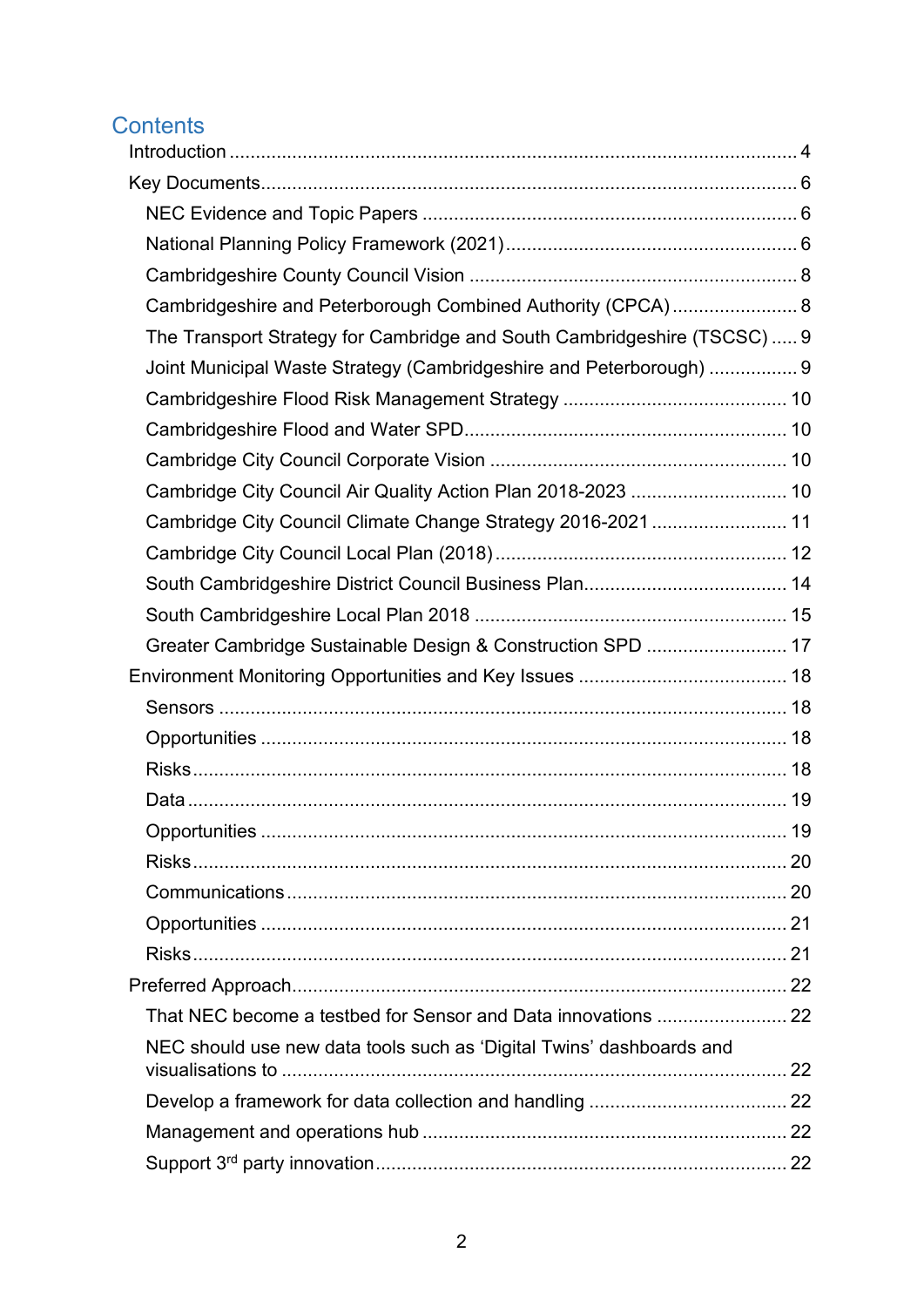| A)            |                                                                     |  |
|---------------|---------------------------------------------------------------------|--|
| B)            |                                                                     |  |
| $\mathcal{C}$ | Understand environmental performance including energy consumption   |  |
| D)            |                                                                     |  |
| E)            |                                                                     |  |
| F)            | Manage the construction phase to minimise the impact on surrounding |  |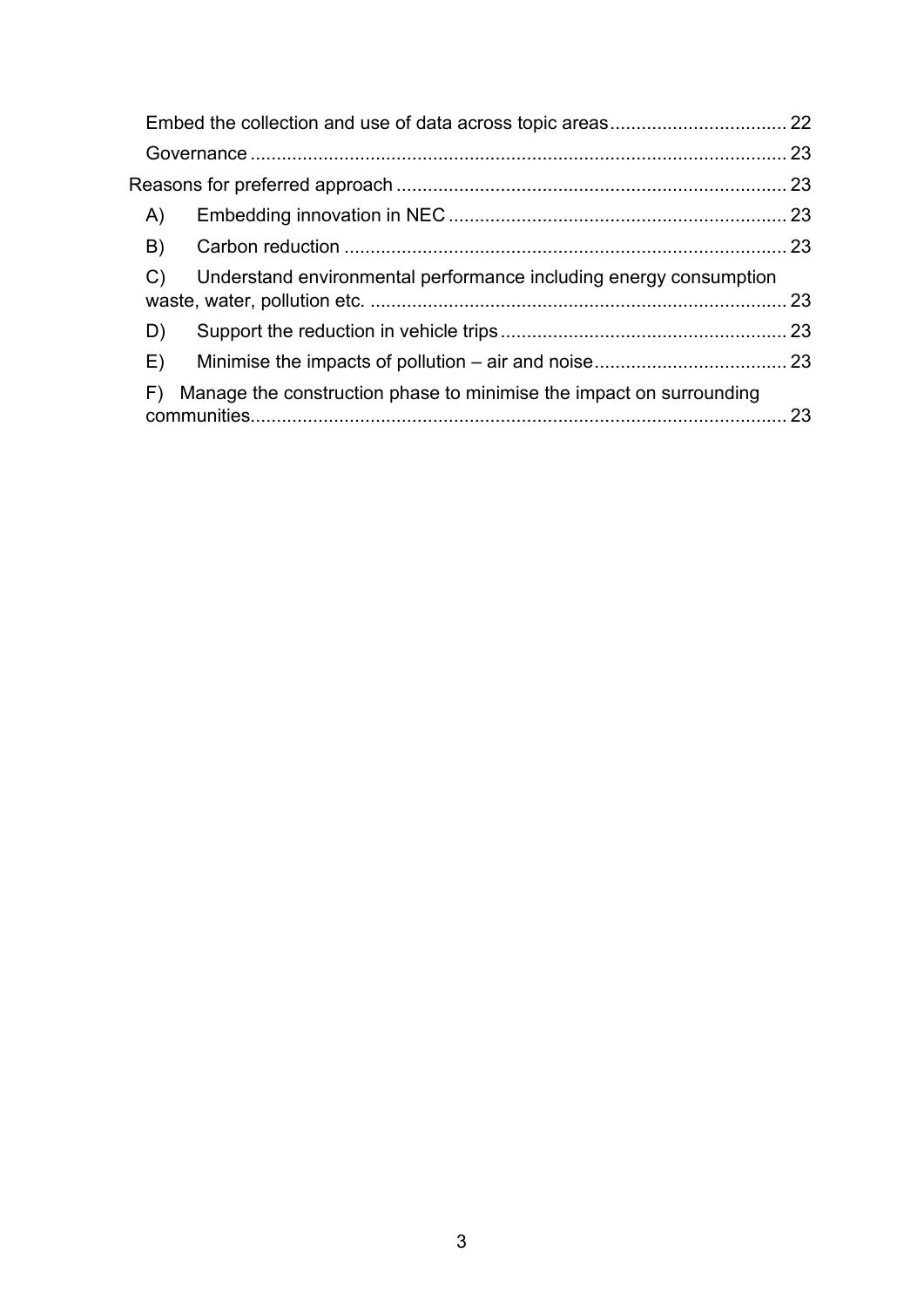# <span id="page-3-0"></span>**Introduction**

North East Cambridge provides a major opportunity to deliver sustainable development and to create a low carbon place. There is an opportunity for new digital tools to be used in both the planning and monitoring of the development.

Advances in sensing technology and communications have significantly lowered the cost of collecting information (also see Digital Infrastructure Topic Paper). This is often referred to as the 'Internet of things' and is the idea that things can be connected to the internet with the information they produce being brought together and stored. This allows for intelligence and understanding to be drawn from the information collected. In the pre-application phase data can be collected to inform the modelling and planning of developments, during construction the impact of the development process can be measured and upon completion the success of the development measured (movement etc.). This will allow for early interventions if systems within the development aren't performing as expected or if impacts are less than anticipated allow for the acceleration of the development timeline. This intelligence can then be presented in ways that advance our understanding of performance via dashboards graphs and visualisations.

North East Cambridge will be an opportunity to use innovative new methods of modelling such as 'Digital Twins' which bring a number of systems (transport, energy etc.) into a single environment, monitor impacts in real time and help engage residents and local communities. This work could draw on the expertise in the Centre for Smart Infrastructure and Digital Built Britain at the University of Cambridge, and the use of third party suppliers such as Vu.City or Sensat.

Information can be gathered from sensors in real-time (as it is happening), near realtime (with some delay) or can be historic where data is not time critical. To help with the collection, processing and discovery of data, a data architecture will be needed, and this could either be at a city scale such as the Intelligent City Platform developed by the Smart Cambridge programme or a site wide platform.

4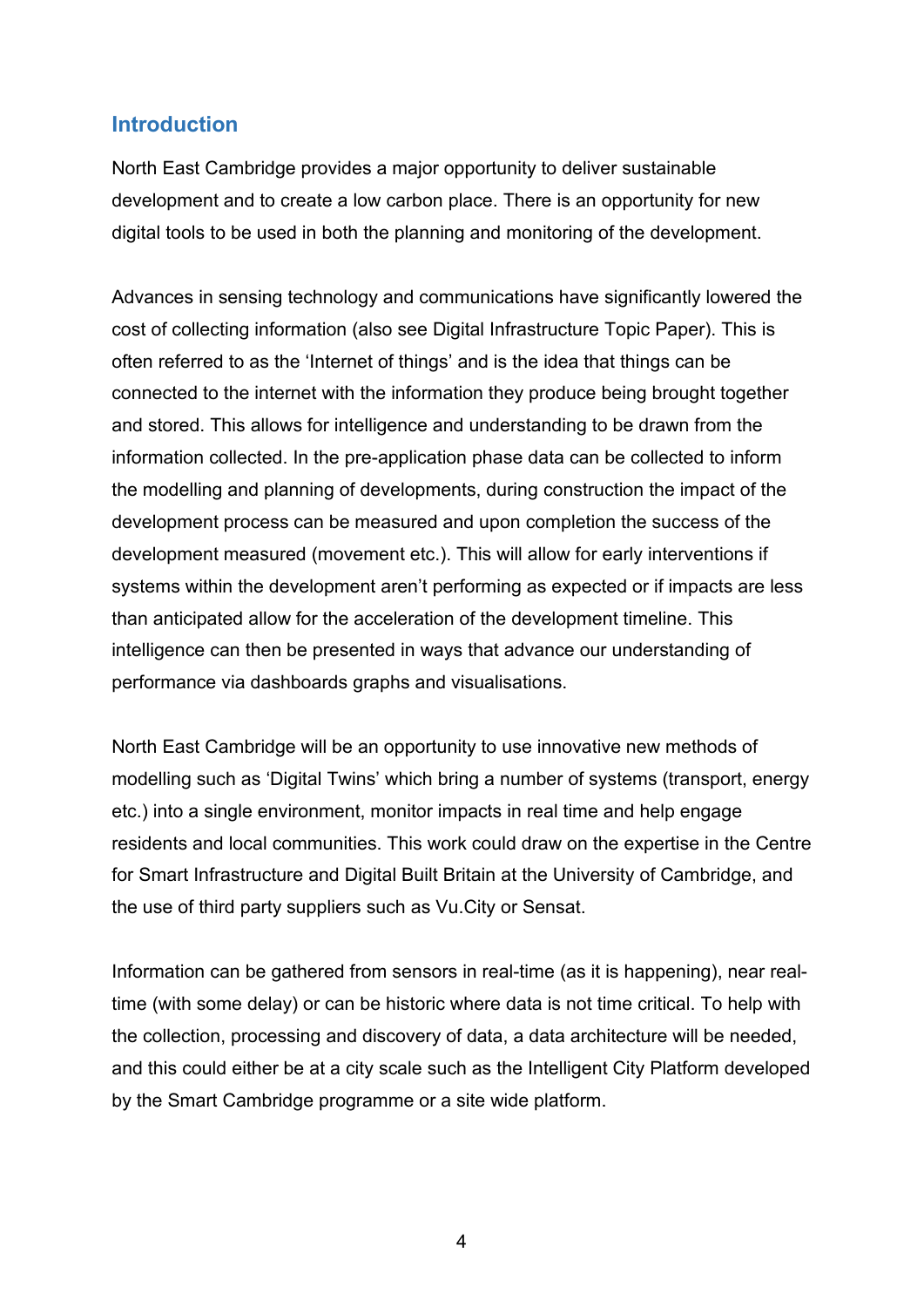The preferred approach contained herein is aimed at supporting the emerging Area Action Plan in its ambitions to:

- Minimise vehicle use to and within the site as detailed in the trip budget proposed in the transport evidence and the internalisation of trips topic paper – to maximise the take-up of non-car modes including walking, cycling, micro mobility, bus, and rail use, and promote an appropriate mix of land uses that encourage trips to be retained on-site where possible.
- Monitor the environmental impact to better understanding the impact of the NEC development
- Understand and support the better use and management of water
- Support the mitigation of adverse air and noise impact issues as detailed in the Environmental Health Topic Paper
- Monitor the impact of the construction phase
- Utilise low-tech green solutions coupled with high tech and smart city technology
- Measure the success of the AAP based on the delivery of development outcomes within the Plan's timeframe
- Support the transition to zero carbon and embed climate change resilience, responding to issues such as water resource availability and energy generation and use
- Create a supporting data layer and data tools that can support decision makers; to enable planners, developers, and communities to understand the impacts of the development on areas such as energy, waste, movement air quality etc.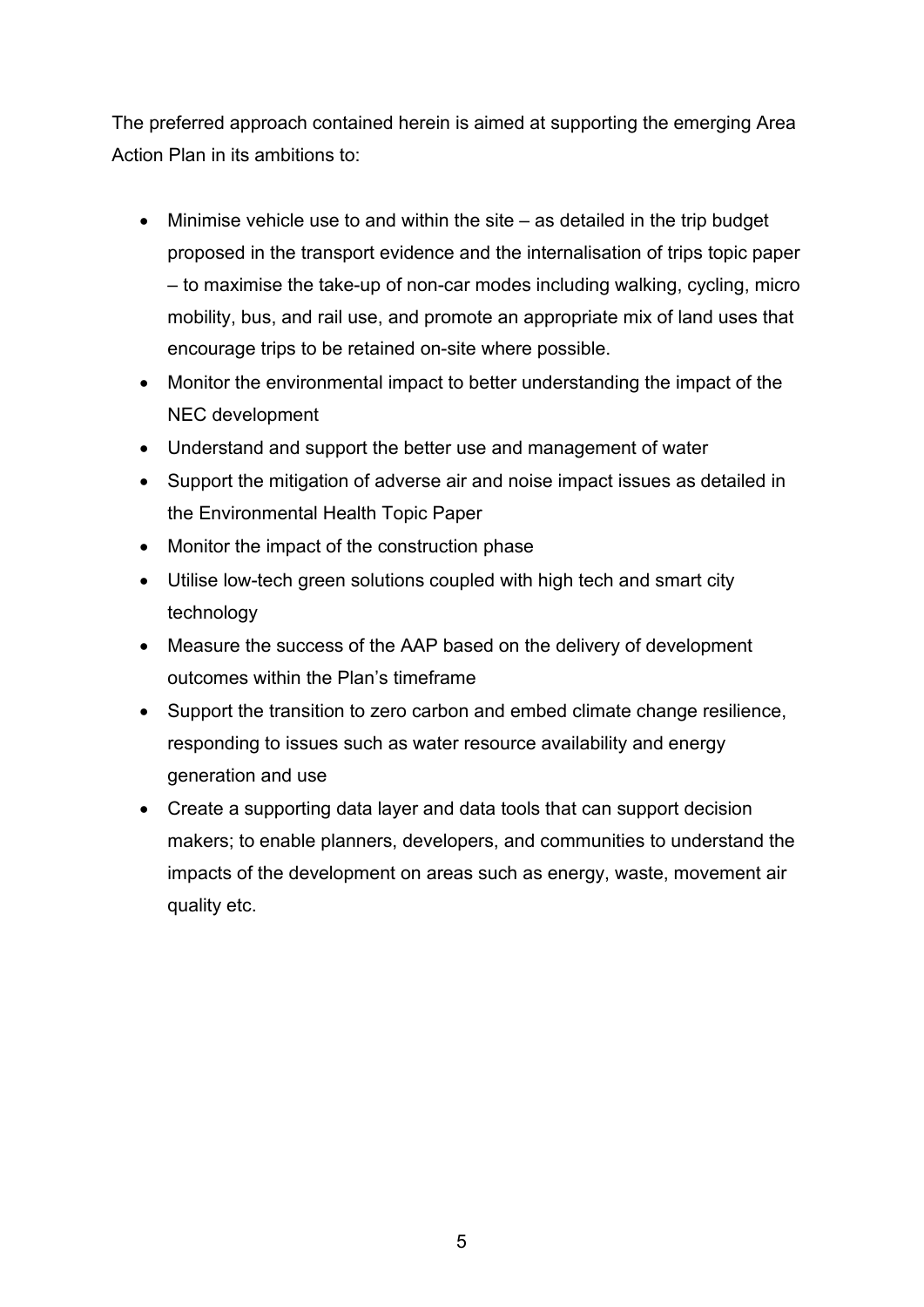# <span id="page-5-0"></span>**Key Documents**

- Future of Planning State of the Art Innovations (2016) Future Cities Catapult
- Digital Planning Manifesto [RTPI and the Connected Places Catapult](https://s3-eu-west-1.amazonaws.com/media.cp.catapult/wp-content/uploads/2019/11/07101808/RKPI_Manifesto.pdf)
- [Smarter Infrastructure Planning RTPI](https://www.rtpi.org.uk/media/3481458/smarterinfrastructureplanning.pdf)
- [Transport and Health JSNA 2015 \(Air Pollution\)](https://cambridgeshireinsight.org.uk/wp-content/uploads/2017/08/Transport-and-Health-JSNA-2015-Air-Pollution.pdf)
- Assessing Environmental Impacts Guidance

# <span id="page-5-1"></span>**NEC Evidence and Topic Papers**

- Transport Topic Paper (2021)
- Smart Infrastructure Topic Paper: Future Mobility (2021)
- Smart Infrastructure: Digital Infrastructure (2021)
- Health Facilities & Wellbeing Topic Paper (2021)
- Environmental Health Topic Paper (2021)
- Climate Change, Energy, Water and Sustainable Design and Construction Topic Paper (2021)
- Community Safety Topic Paper (2021)
- Anti-Poverty and Inequality Topic Paper (2021)
- Internalisation Topic Paper (2021)

# <span id="page-5-2"></span>**National Planning Policy Framework (2021)**

The National Planning Policy Framework<sup>[1](#page-5-3)</sup> (NPPF) has a presumption in favour of sustainable development for both plan-making and decision-taking. The NPPF has a requirement for developments which generate significant amounts of movement to be supported by a Transport Assessment or Transport Statement and Travel Plan.

The NPPF requires the planning system to actively manage patterns of growth through directing significant development to locations which are or can be made sustainable, namely areas that limit the need to travel and/or offer a genuine choice

<span id="page-5-3"></span><sup>1</sup> [National Planning Policy Framework](https://www.gov.uk/government/publications/national-planning-policy-framework--2)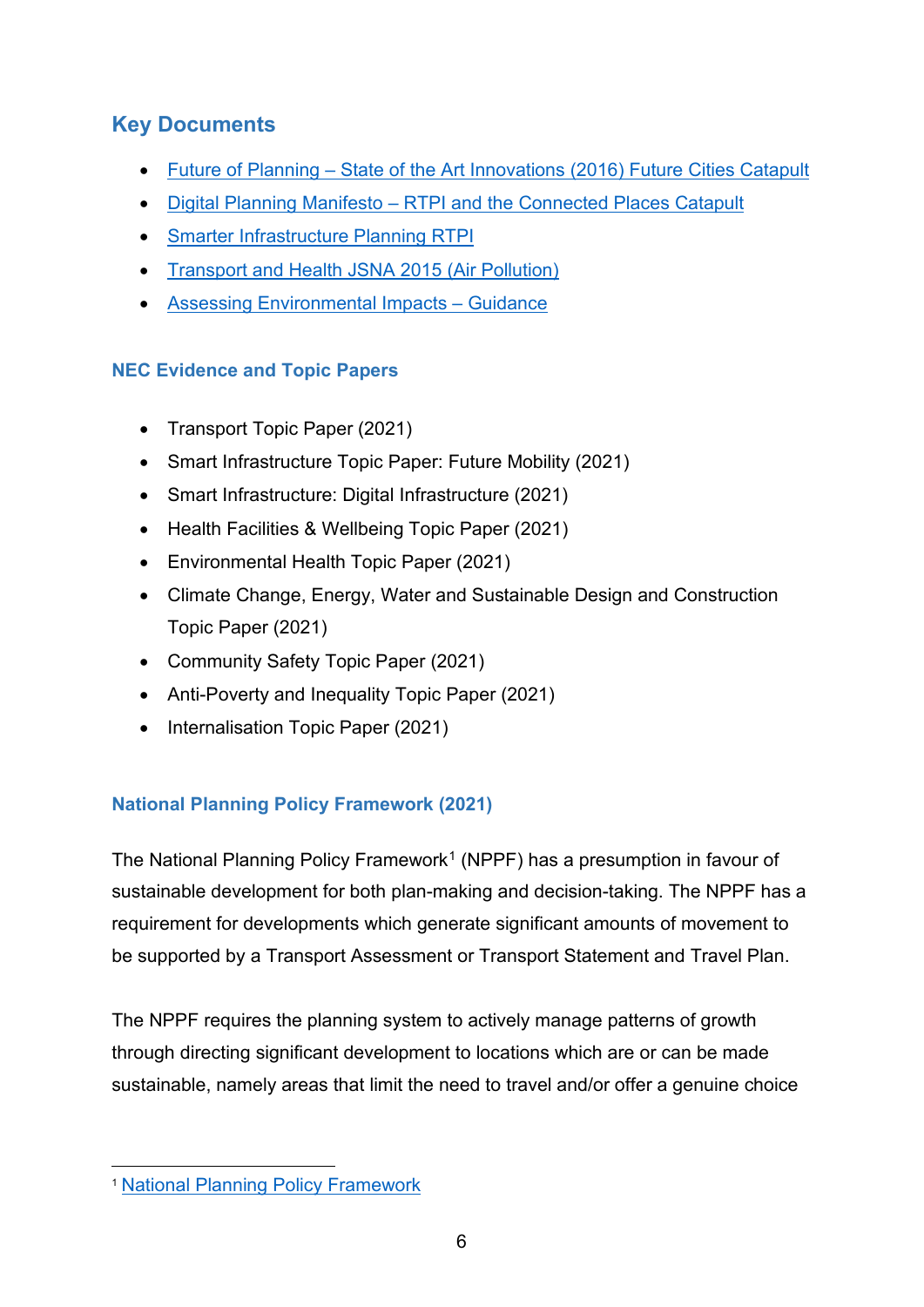of transport modes. This can help to reduce congestion and emissions and improve air quality and public health.

Paragraph 104 sets out that transport issues should be considered from the earliest stages of plan-making and development proposals and that opportunities from existing or proposed transport infrastructure, and changing transport technology and usage, are realised. Also that;

- opportunities to promote walking, cycling and public transport use are identified and pursued
- the environmental impacts of traffic and transport infrastructure are identified, assessed, and taken into account – including appropriate opportunities for avoiding and mitigating any adverse effects, and for net environmental gains

Paragraph 109 states that development should only be prevented or refused on highways grounds if there would be an unacceptable impact on highway safety, or the residual cumulative impacts on the road network would be severe.

Paragraph 113 states all developments that will generate significant amounts of movement should be required to provide a travel plan, and the application should be supported by a transport statement or transport assessment so that the likely impacts of the proposal can be assessed.

Section 14 of the NPPF considers the role of planning in dealing with climate change and flood risk, noting the role of the planning system in supporting the transition to a low carbon future in a changing climate. Planning should help to shape places in ways that contribute to radical reductions in greenhouse gas emissions, minimise vulnerability and improve resilience, and support renewable and low carbon energy and associated infrastructure. Footnote 48 of paragraph 149 goes on to note that planning policies should be in line with the objectives and provision of the Climate Change Act 2008.

7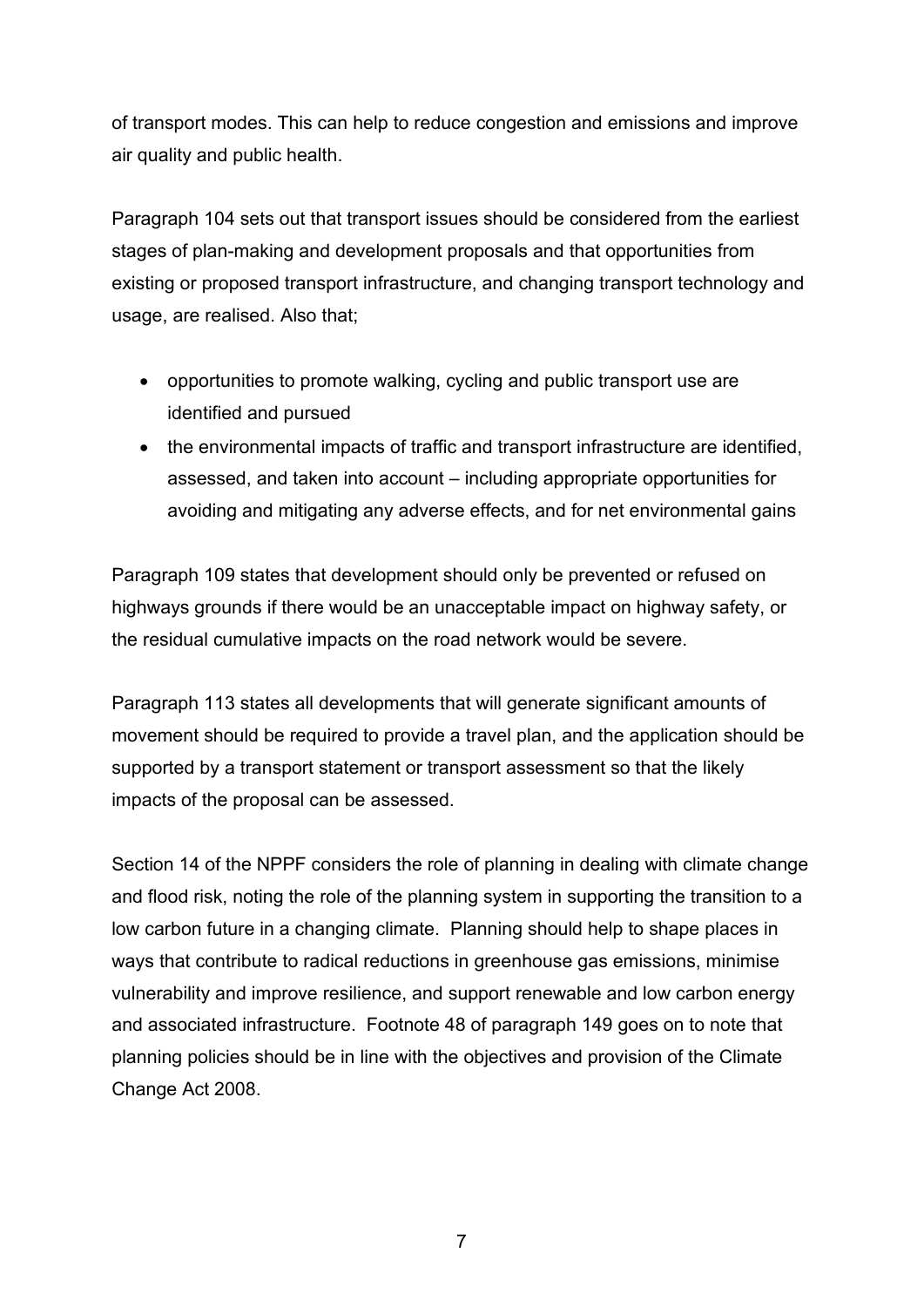The Climate Change Act 2008 was amended in August 2019 to set a legally binding target for the UK to become net zero by 2050.

One of the aims of the NPPF is an environmental objective – to contribute to protecting and enhancing our natural, built, and historic environment; including making effective use of land, helping to improve biodiversity, using natural resources prudently, minimising waste and pollution, and mitigating and adapting to climate change, including moving to a low carbon economy.

The NPPF also sets out the need for an Environmental impact assessment: A procedure to be followed for certain types of project to ensure that decisions are made in full knowledge of any likely significant effects

# <span id="page-7-0"></span>**Cambridgeshire County Council Vision**

The County Council has a vision to make the county 'a great place to call home' with three priority outcomes:

- A good quality of life for everyone by nurturing healthy communities that can access resources, connect with others, and become sustainable. Improve social and economic equality and encourage people to choose healthy lifestyles.
- Thriving places for people to live by investing in the environmental, infrastructure and services and building supportive, resilient communities that are great places to live.
- The best start for Cambridgeshire's children.

# <span id="page-7-1"></span>**Cambridgeshire and Peterborough Combined Authority (CPCA)**

The devolution deal for Cambridgeshire and Peterborough sets out key ambitions for the combined authority. As the CPCA is now the local transport authority with strategic transport powers it has prepared a local transport plan which sets out its aims and objectives. The plan supports the CPCA's non statutory spatial framework which looks to align essential infrastructure, housing, and job growth. The plan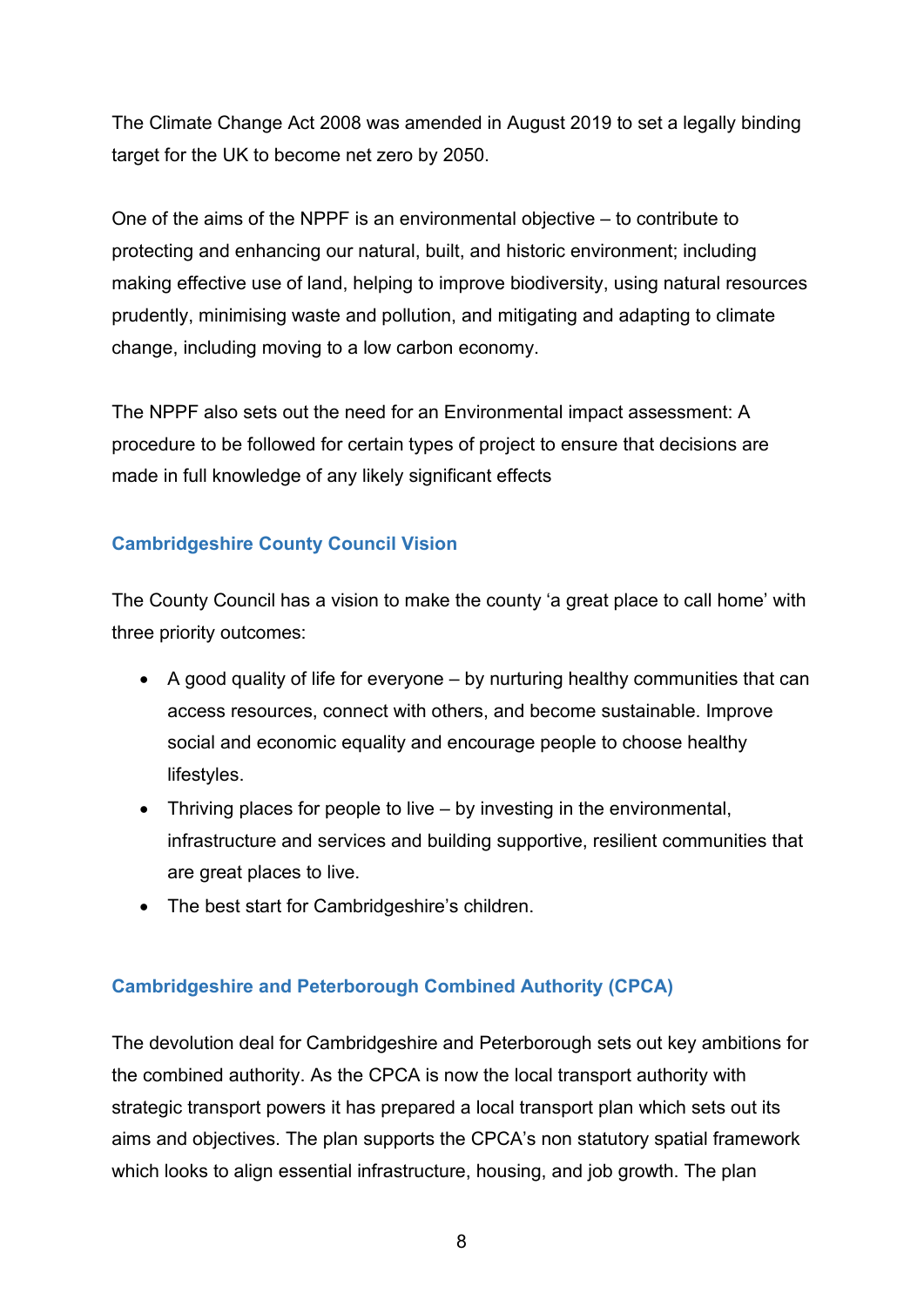brings together the local transport plans prepared by Cambridgeshire County Council and Peterborough City Council, supporting the objectives set out for the TSCSC.

# <span id="page-8-0"></span>**The Transport Strategy for Cambridge and South Cambridgeshire (TSCSC)**

The TSCSC<sup>[2](#page-8-2)</sup> (2014) ensures that local councils plan together for sustainable growth and continued economic prosperity in the area.

It supports the Cambridge and South Cambridgeshire Local Plans (2018) and takes account of future levels of growth in the area. Approximately 44,000 new jobs and 33,500 new homes will be created in the Greater Cambridge area by 2031. The strategy provides a plan to address the rising population and increase in demand on our travel network by shifting people from cars to other means of travel including cycling, walking and public transport. It details the transport infrastructure and services necessary to deliver this growth.

The County Council has declared a Climate Emergency and has developed a climate change and environment strategy which was to go to full council in March 2020 for adoption but has been postponed due to Covid-19. It sets out a vision to deliver net zero carbon by 2050. Transport is a priority area of the strategy and the county will manage its highways to prioritise walking, cycling and public transport and support the uptake of electric vehicles. This will minimise carbon emissions and improve air quality. These strategy aims have been embedded into the Combined Authority's local transport plan.

# <span id="page-8-1"></span>**Joint Municipal Waste Strategy***[3](#page-8-3)* **(Cambridgeshire and Peterborough)**

The Councils:

- are committed to increasing recycling in order to maximise use of finite resources thereby minimising energy use and waste disposal.
- want to develop services that bring about reductions in carbon emissions.

<span id="page-8-2"></span><sup>2</sup> [Cambridge City and South Cambs Transport Strategy](https://www.cambridgeshire.gov.uk/residents/travel-roads-and-parking/transport-plans-and-policies/cambridge-city-and-south-cambs-transport-strategy)

<span id="page-8-3"></span><sup>3</sup> [Joint Municipal Waste Strategy](https://www.recap.co.uk/about-recap)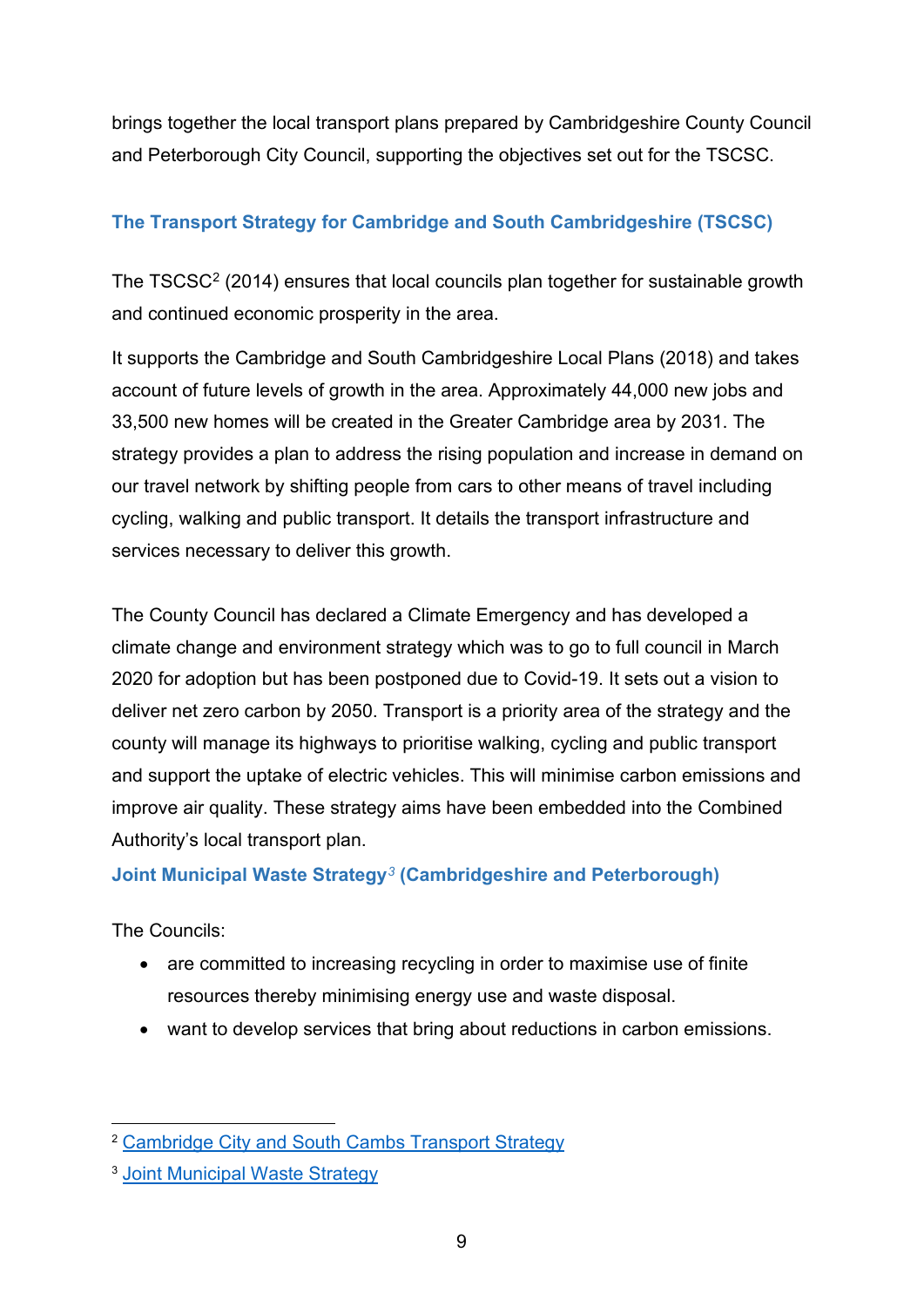• support the waste hierarchy and understands the need to emphasise waste prevention and reuse.

# <span id="page-9-0"></span>**Cambridgeshire Flood Risk Management Strategy[4](#page-9-4)**

The flood risk management strategy looks to Improve flood prediction, warning, and post flood recovery. If flooding is a potential risk thought needs to be given about how sensors and data can predict and warn of flooding events.

# <span id="page-9-1"></span>**Cambridgeshire Flood and Water SPD**

The Supplementary Planning Document (SPD) forms part of each of the Cambridgeshire Local Planning Authority's (LPAs) suite of planning documents. This SPD has been developed by Cambridgeshire County Council (as Lead Local Flood Authority (LLFA)) in conjunction with LPAs within Cambridgeshire, and other relevant stakeholders, to support the implementation of flood risk and water related policies in the Local Plans. It provides guidance on the implementation of flood and water related policies in each authority's respective local plan.

# <span id="page-9-2"></span>**Cambridge City Council Corporate Vision**

The city council has a vision to lead a unified city 'one Cambridge fair for all' Cambridge - caring for the planet: A city that takes robust action to tackle the local and global threat of climate change, both internally and in partnership with local organisations and residents, and to minimise its environmental impact by cutting carbon, waste, and pollution.

This vision is delivered through a number of policies, plans and strategies.

# <span id="page-9-3"></span>**Cambridge City Council Air Quality Action Plan 2018-2023**

<span id="page-9-4"></span>*<sup>4</sup>* [Cambridgeshire Flood Risk Management Strategy](https://democracy.cambridge.gov.uk/documents/s30563/Appendix%20A%20CLFRM.pdf)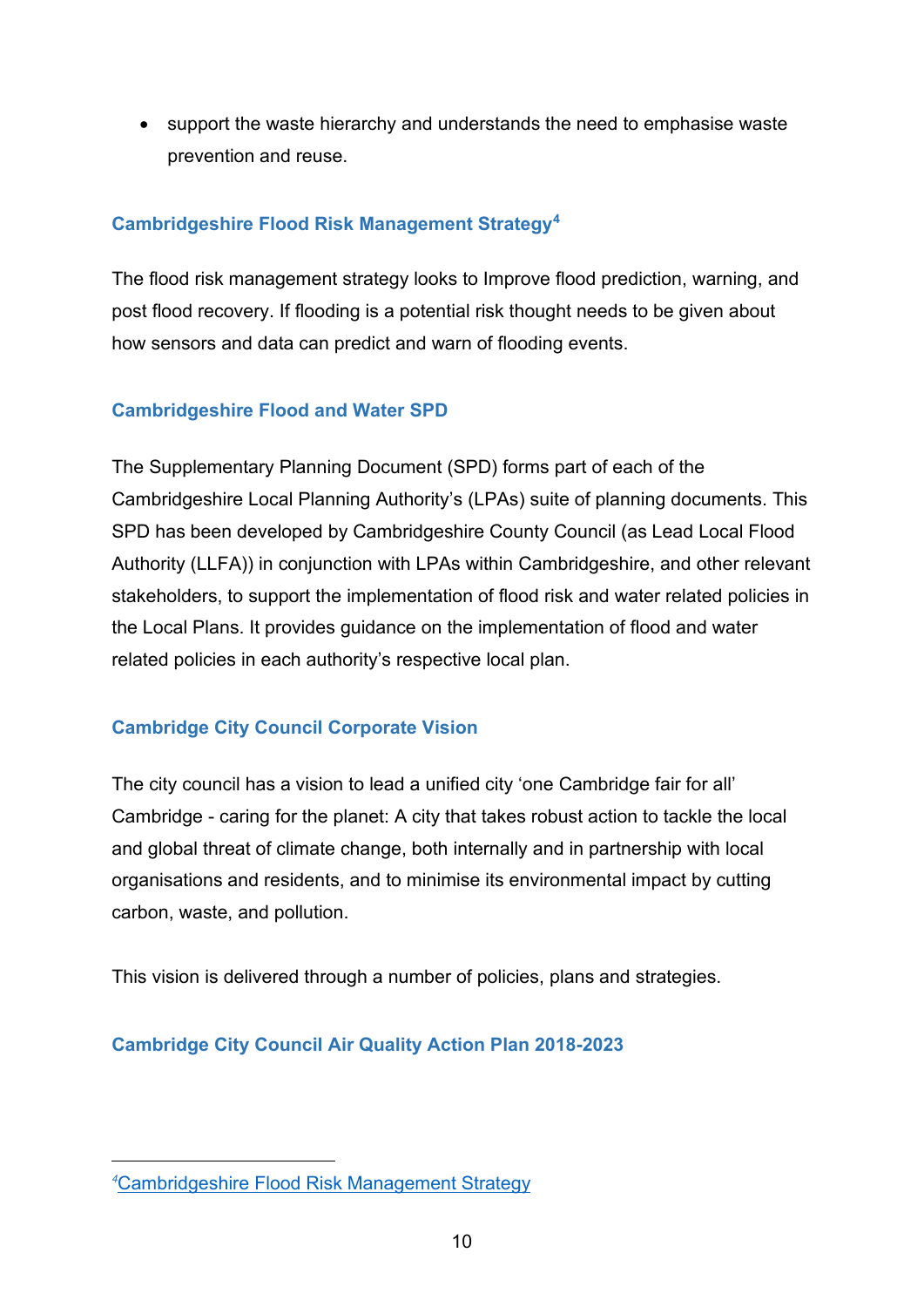This sets out priorities for maintain and improving air quality. The actions fall into three main categories:

- Reducing local traffic emissions as quickly as possible to meet national objectives.
- Maintaining pollutant levels below national objectives.
- Improving public health by reducing population exposure to air pollutants.

Proposals include:

- lowering emissions from taxis, by increasing the number of electric and hybrid vehicles through incentives and installing more charging points.
- reducing bus and coach emissions, by working with partners to invest in more environmentally friendly vehicles.
- reducing HGV emissions in the city centre, by promoting 'greener' methods for making deliveries of goods, such as by cycle.
- using planning policies to improve access to sustainable modes of transport.
- educating people about the health impacts of poor air quality and encouraging 'greener' lifestyles.

# <span id="page-10-0"></span>**Cambridge City Council Climate Change Strategy 2016-2021**

Sets out a number of key objectives including 'reducing emissions from transport by promoting sustainable transport, reducing car travel and traffic congestion and encouraging behaviour change'. This will be achieved through the city's partnership within the Greater Cambridge Partnership which is investing City Deal funding to make improvements to public transport and cycling infrastructure with the aim of tackling congestion, reducing journey times, reducing greenhouse gas emissions, and improving air quality and promoting low emission buses and taxis. The City Council have declared a climate emergency with an ambition to be carbon neutral by 2050.

The strategy sets out a number of key areas where monitoring will be important: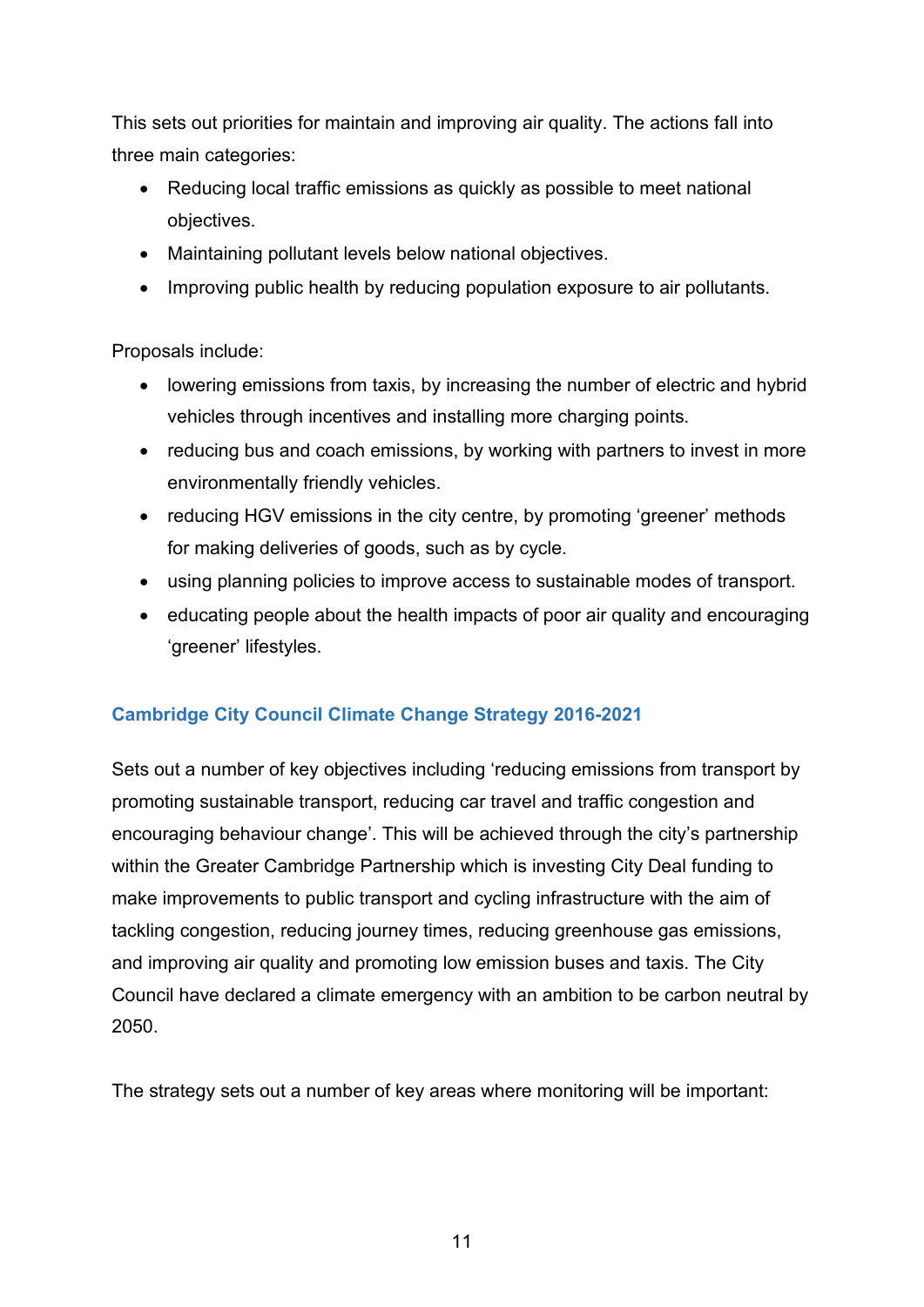•Reducing energy consumption and emissions by promoting energy efficiency measures, sustainable construction, renewable energy sources, and behaviour change

•Reducing emissions from transport by promoting sustainable transport, reducing car travel and traffic congestion, and encouraging behaviour change •Reducing consumption of resources, increasing recycling, and reducing waste

# <span id="page-11-0"></span>**Cambridge City Council Local Plan (2018)**

The local plan sets out the way we will meet the development needs of Cambridge to 2031. Over that time the city has plans to grow significantly; supporting the nationally important economic contribution the city makes and the factors that are inseparable from that success, seen in the exceptional quality of life and place that Cambridge benefits from. The vision for the local plan sets out a number of relevant strategic objectives, including:

- contribute to the vision of Cambridge as an environmentally sustainable city, where it is easy for people to make a transition to a low carbon lifestyle. This means making best use of energy (including community energy projects), water and other natural resources, securing radical reductions in carbon emissions, minimising environmental impact and being capable of adapting to the impacts of climate change;
- be highly water efficient, contribute to overall flood risk reduction through water sensitive urban design, and help to improve the quality of the River Cam and other water features in the city;
- be located to help minimise the distance people need to travel, and be designed to make it easy for everyone to move around the city and access jobs and services by sustainable modes of transport;
- ensure appropriate and timely provision of environmentally sustainable forms of infrastructure to support the demands of the city, including digital and cultural infrastructure; and
- promote a safe and healthy environment, minimising the impacts of development and ensuring quality of life and place.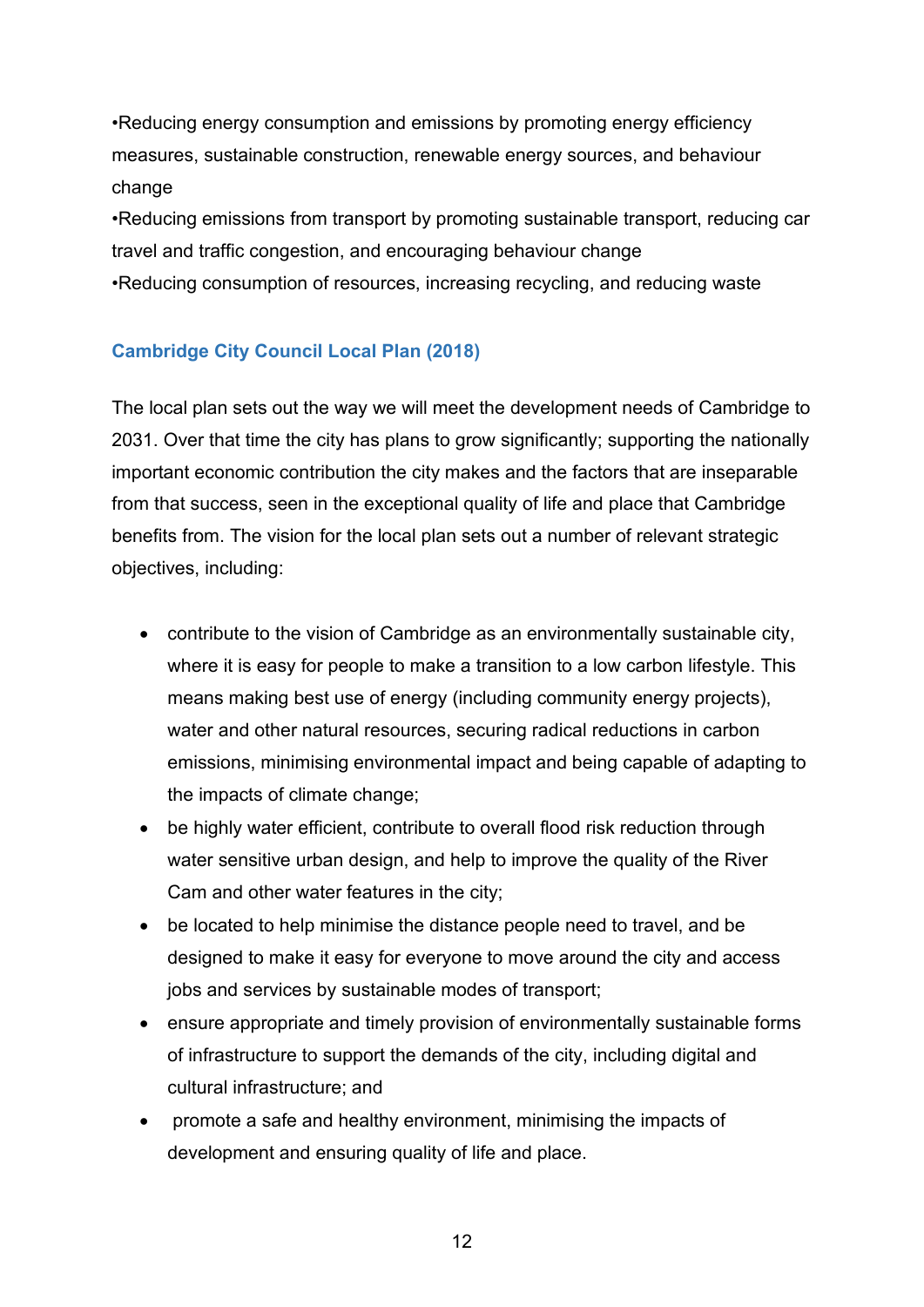The following policy areas support the delivery of the vision and relevant to this topic paper including:

**Policy 5:** Strategic transport infrastructure - Development proposals must be consistent with and contribute to the implementation of the transport strategies and priorities set out in the Cambridgeshire Local Transport Plan (LTP) and the Transport Strategy for Cambridge and South Cambridgeshire (TSCSC).

**Policy 15:** Cambridge Northern Fringe East and new railway Station Area of Major Change - Designates the NEC as an area of major change.

**Policy 28:** Carbon reduction, community energy networks, sustainable design and construction, and water use - Monitoring will be integral to;

- carbon reduction
- water management
- site waste management

All new development will be required to meet the following minimum standards of sustainable construction, carbon reduction and water efficiency as set out in the plan.

**Policy 31:** Integrated water management and the water cycle

**Policy 32:** Flood risk

**Policy 35:** Protection of human health and quality of life from noise and vibration – noise and vibration can be managed through the use of on-site sensors, support monitoring of the noise impact assessment.

**Policy 36:** Air quality, odour, and dust - monitoring will support:

- there is no adverse effect on air quality in an air quality management area (AQMA);
- pollution levels within the AQMA will not have a significant adverse effect on the proposed use/users;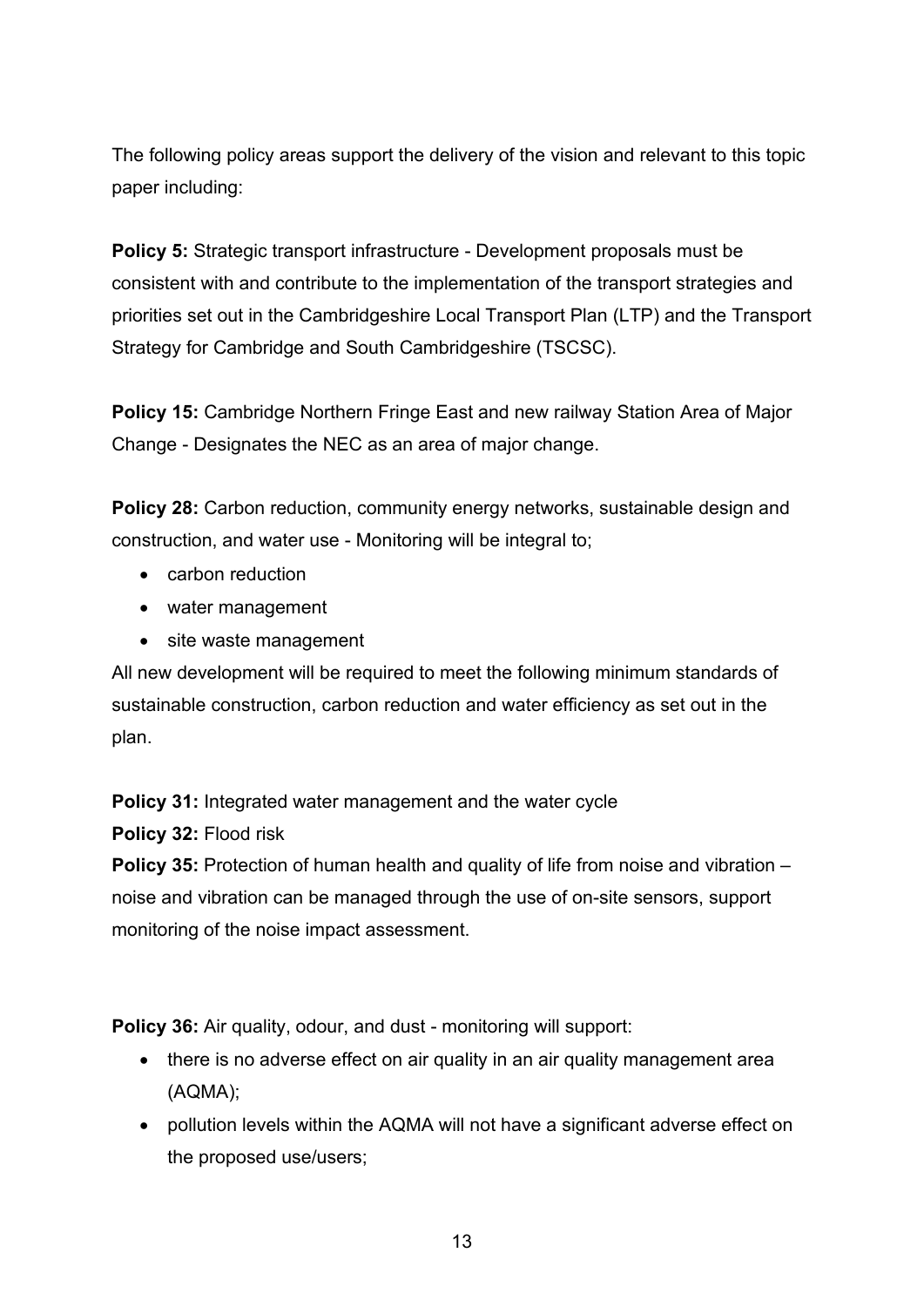• the development will not lead to the declaration of a new AQMA;

**Policy 80:** Supporting sustainable access to development - Development will be supported where it demonstrates that prioritisation of access is by walking, cycling and public transport, and is accessible for all**.**

**Policy 81:** Mitigating the transport impact of development – measuring and understanding the impact on movement both within and outside of the developments area.

**Policy 82:** Parking management - New developments will be favoured where they take a holistic, early, and design-led approach to the management of parking.

# <span id="page-13-0"></span>**South Cambridgeshire District Council Business Plan**

South Cambridgeshire has a vision to put the heart into Cambridgeshire by:

- Helping businesses to grow Helping to ensure people's homes are close to their jobs and can be accessed by walking, cycling, and using public transport
- Building homes that are truly affordable to live in Working with partners to provide alternatives to private car travel through new and improved walking, cycling and public transport routes
- Being green to our core Installing new air quality monitors so that we can track, maintain, and improve air quality, installing electric vehicle charging points at Council offices and incentivising taxi operators and drivers to make the move to electric vehicles
- Putting our customers at the centre of everything we do

South Cambridgeshire has declared a climate emergency with an ambition to be zero carbon by 2050. The Business Plan 2019-24 includes a broad and far-reaching programme consisting of 14 high level actions on zero carbon.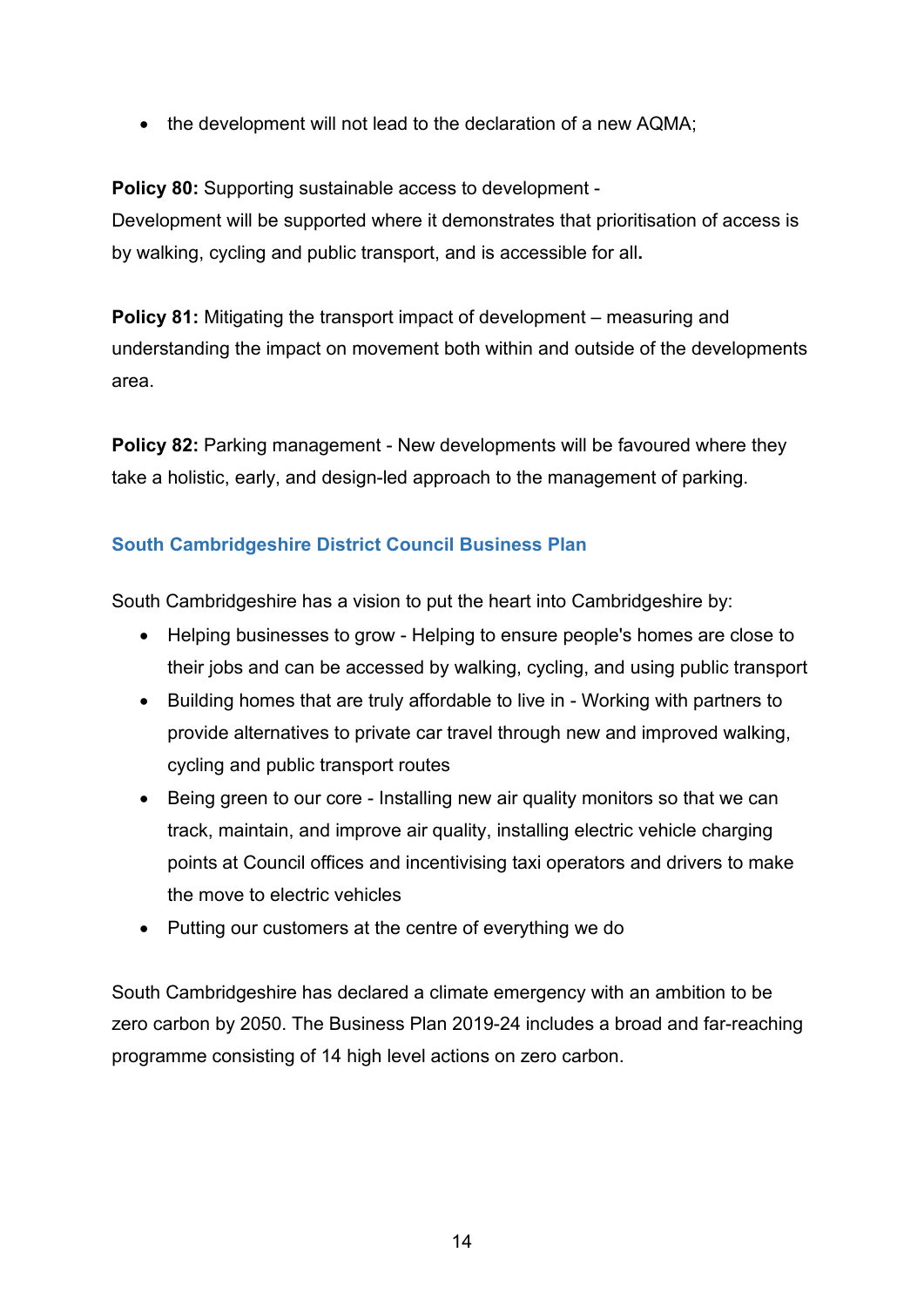# <span id="page-14-0"></span>**South Cambridgeshire Local Plan 2018**

The South Cambridgeshire Local Plan sets out the planning policies and land allocations to guide the future development to meet the needs of the district up to 2031. It includes policies on a wide range of topics such as housing, employment, services and facilities, and the natural environment. The policies relevant to this topic paper are:

#### **Policy S/2: Objectives of the Local Plan**

- To protect the character of South Cambridgeshire, including its built and natural heritage.
- To deliver new developments that are high quality and well-designed with distinctive character that reflects their location, and which responds robustly to the challenges of climate change.
- To maximise potential for journeys to be undertaken by sustainable modes of transport including walking, cycling, bus and train.

# **Policy SS/4: Cambridge Northern Fringe East and Cambridge North railway station**

a. Take into account existing site conditions and environmental and safety constraints;

b. Demonstrate that environmental and health impacts (including odour) from the Cambridge Water Recycling Centre can be acceptably mitigated for occupants; c. Ensure that appropriate access and linkages, including for pedestrians and cyclists, are planned for in a high quality and comprehensive manner;

#### **Policy CC/1: Mitigation and Adaptation to Climate Change**

Planning permission will only be granted for proposals that demonstrate and embed the principles of climate change mitigation and adaptation into the development.

# **Policy CC/2: Renewable and Low Carbon Energy Generation Policy CC/3: Renewable and Low Carbon Energy in New Developments**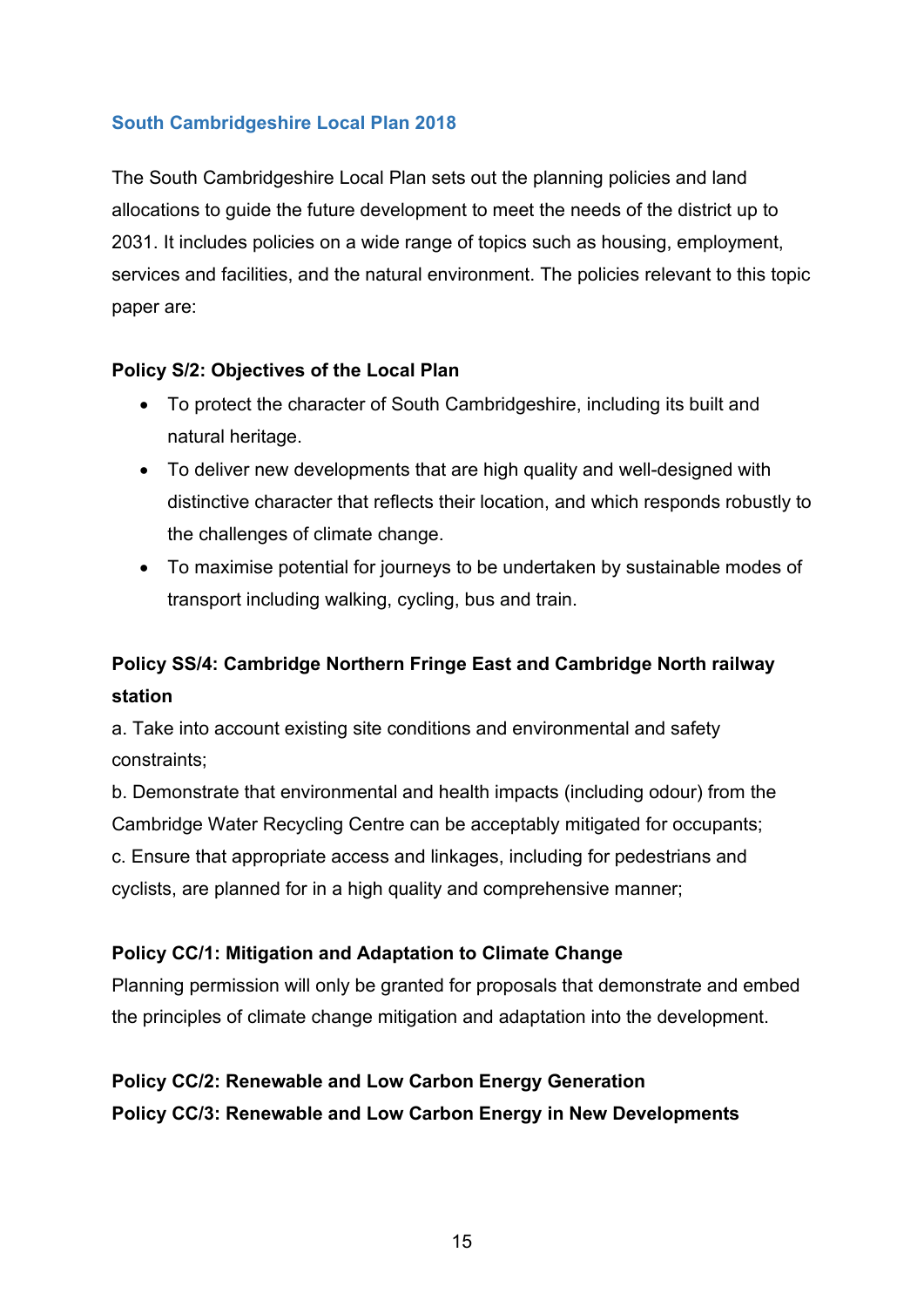**Policy CC/4:** Water Efficiency - All new residential developments must achieve as a minimum water efficiency equivalent to 110 litres per person per day and non-residential development demonstrates BREEAM standard for 2 credits.

**Policy CC/6: Construction Methods Policy CC/7: Water Quality Policy CC/8: Sustainable Drainage Systems Policy CC/9: Managing Flood Risk**

**Policy SC/10: Noise Pollution -** Conditions may be attached to any planning permission to ensure adequate attenuation of noise emissions or to control the noise at source.

**Policy SC/12: Air Quality -** Development will not be permitted where it would adversely affect air quality in an Air Quality Management Area (AQMA); or lead to the declaration of a new AQMA through causing a significant deterioration in local air quality by increasing pollutant levels either directly or indirectly; or if it would expose future occupiers to unacceptable pollutant levels**.** Larger development proposals that require a Transport Assessment and a Travel Plan as set out in Policy TI/2 will be required to produce a site based Low Emission Strategy. This will be a condition of any planning permission given for any proposed development which may result in the deterioration of local air quality and will be required to ensure the implementation of suitable mitigation measures**.**

**Policy TI/2: Planning for Sustainable Travel - Developers will be required to** demonstrate they will make adequate provision to mitigate the likely impacts (including cumulative impacts) of their proposal including environmental impacts (such as noise and pollution) and impact on amenity and health. Travel Plans must have measurable outputs, be related to the aims and objectives in the Local Transport Plan and provide monitoring and enforcement arrangements. Planning obligations may be an appropriate means of securing the provision of some or all of a Travel Plan, including the requirement for an annual monitoring and progress

16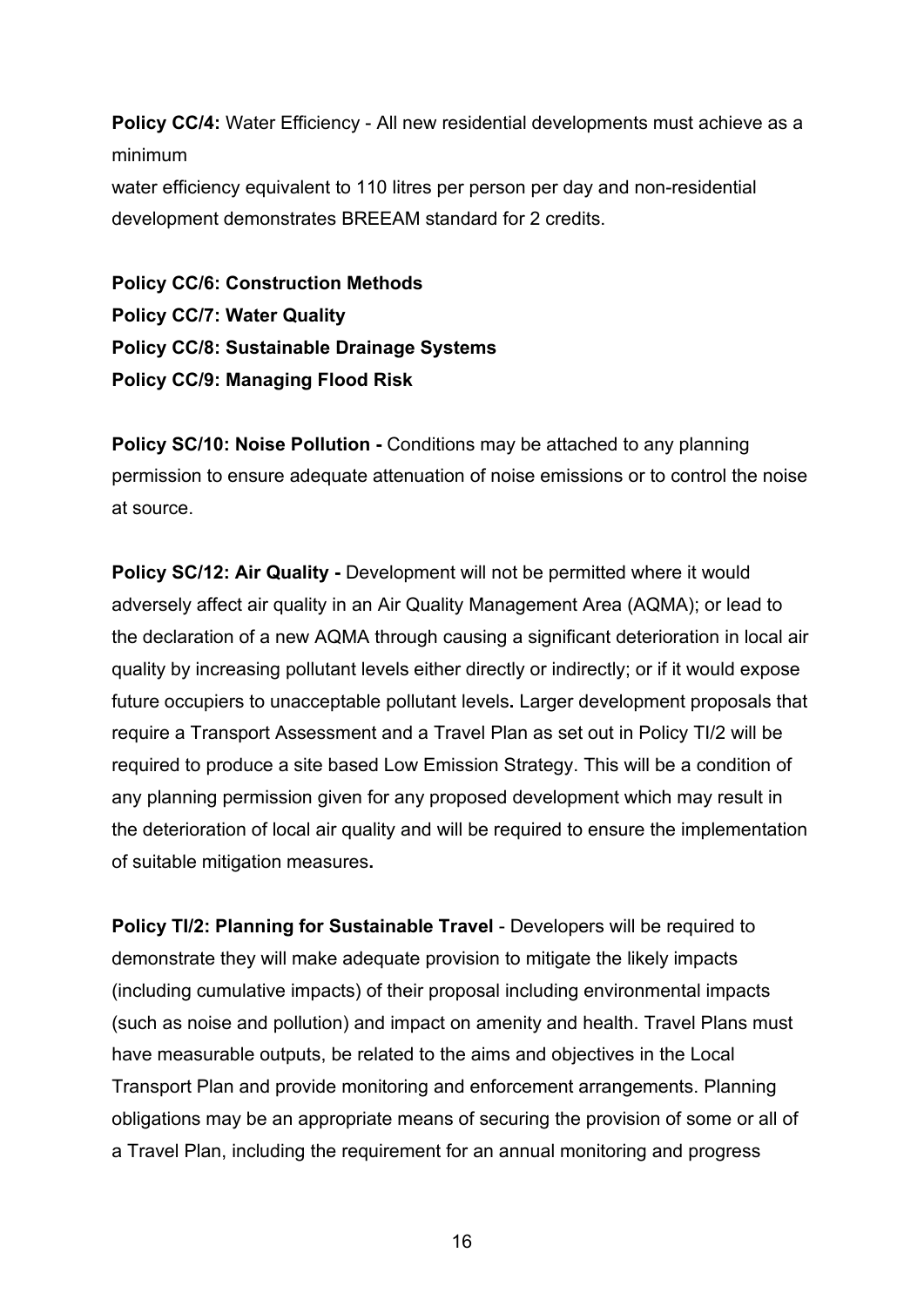report. Submission of area-wide Travel Plans will be considered in appropriate situations.

#### **Policy TI/3: Parking Provision**

The Council will encourage innovative solutions to car parking, including shared spaces where the location and patterns of use permit, and incorporation of measures such as car clubs and electric charging points.

# **Policy TI/10: Broadband**

# **Policy SC/2: Health Impact Assessment**

New development will have a positive impact on the health and wellbeing of new and existing residents.

# **Policy SC/4: Meeting Community Needs Policy HQ/1: Design principles Policy SC/2: Health Impact Assessment**

# <span id="page-16-0"></span>**Greater Cambridge Sustainable Design & Construction SPD**

This supplementary planning document sets out the standards required to meet the visions, objectives and policies of the Cambridge and South Cambridgeshire Local Plans as sustainably as possible. It comes at a critical time in the approach to climate change and the environmental crisis by both local and national government, and after Parliament revised the 2008 Climate Change Act to bring carbon reductions to 100% by 2050, a target that both local authorities recognised earlier in the year.

Applicable to schemes across Cambridge and South Cambridgeshire, it is recommended that consideration of the following issues should be included within the Sustainability Statement: The integration of smart technologies.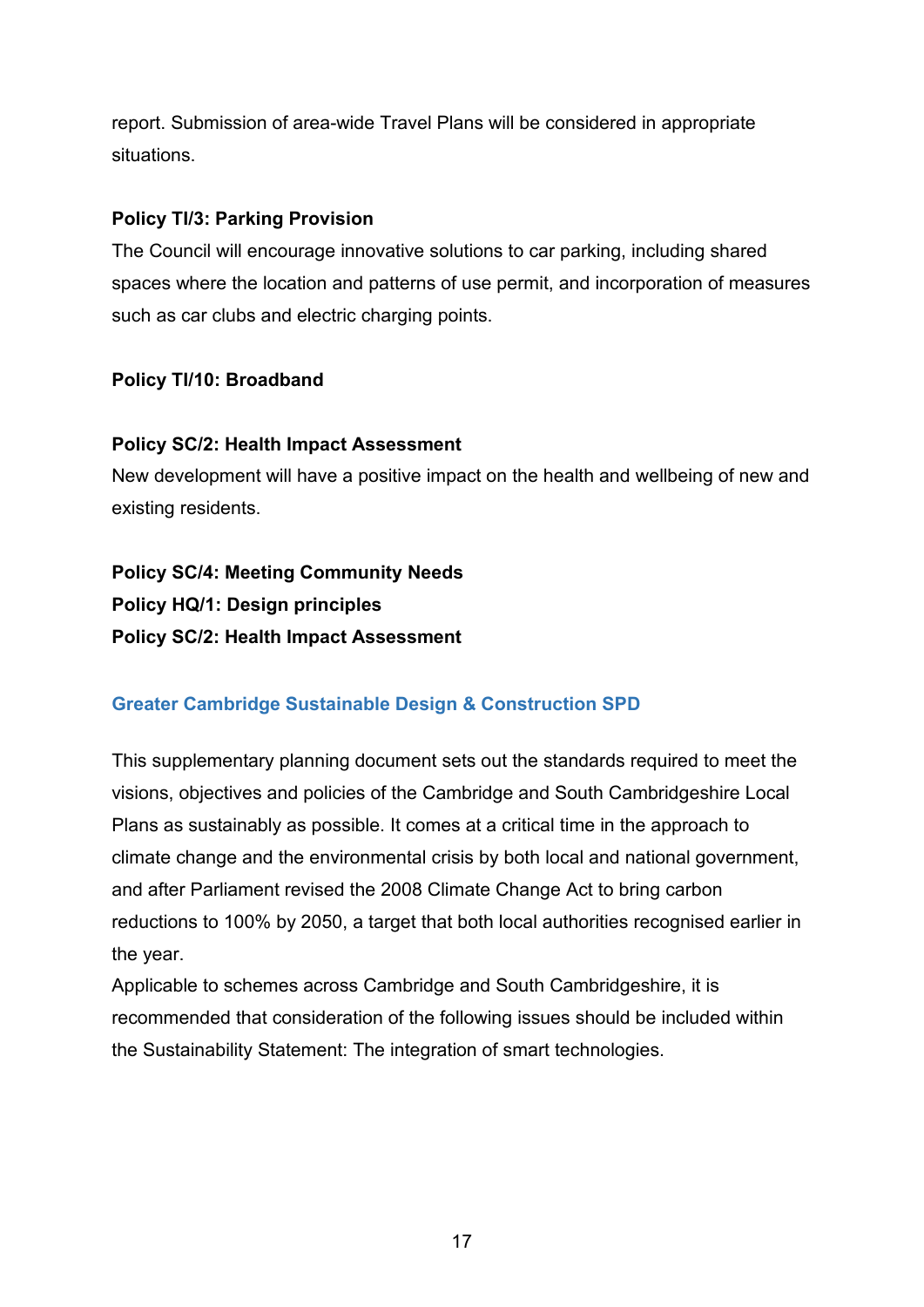# <span id="page-17-0"></span>**Environment Monitoring Opportunities and Key Issues**

#### <span id="page-17-1"></span>**Sensors**

Sensors allow the monitoring of changes in environmental conditions such as air quality, water levels, noise and vibration, movement (vehicles, cyclists, or pedestrians) and parking this information can then be analysed creating intelligence. The ubiquity of connectivity (mobile, fibre, and low-power wide area networks), increased battery life, and the ability to put intelligence into devices (at the edge) has made it cheaper and easier to deploy devices into the environment. The Smart Cambridge programme has been trialling sensors to measure movement, air quality as well as noise. The information collected has then been analysed and visualised using the Intelligent City Platform built by the University of Cambridge. This will need to ensure that all data collected will be in line with General Data Protection Regulation (GDPR) complying with industry standards, and council statutory duties.

# <span id="page-17-2"></span>**Opportunities**

- To create a network of sensors which help the developers/promoters and planners to understand whether the development is meeting the expected environment standards, thresholds and/or targets. e.g., trip budgets, car parking, air quality, noise etc.
- To take a strategic approach to sensing which reduces the cost of deployment and operation
- To use innovative new sensing products that build on the NEC ambitions to be an innovative new development.

#### <span id="page-17-3"></span>**Risks**

• Sensor market is still maturing and there is no certification process for sensors which carries a risk that the data produced is of insufficient quality. The sensor strategy should be developed in partnership with relevant specialists.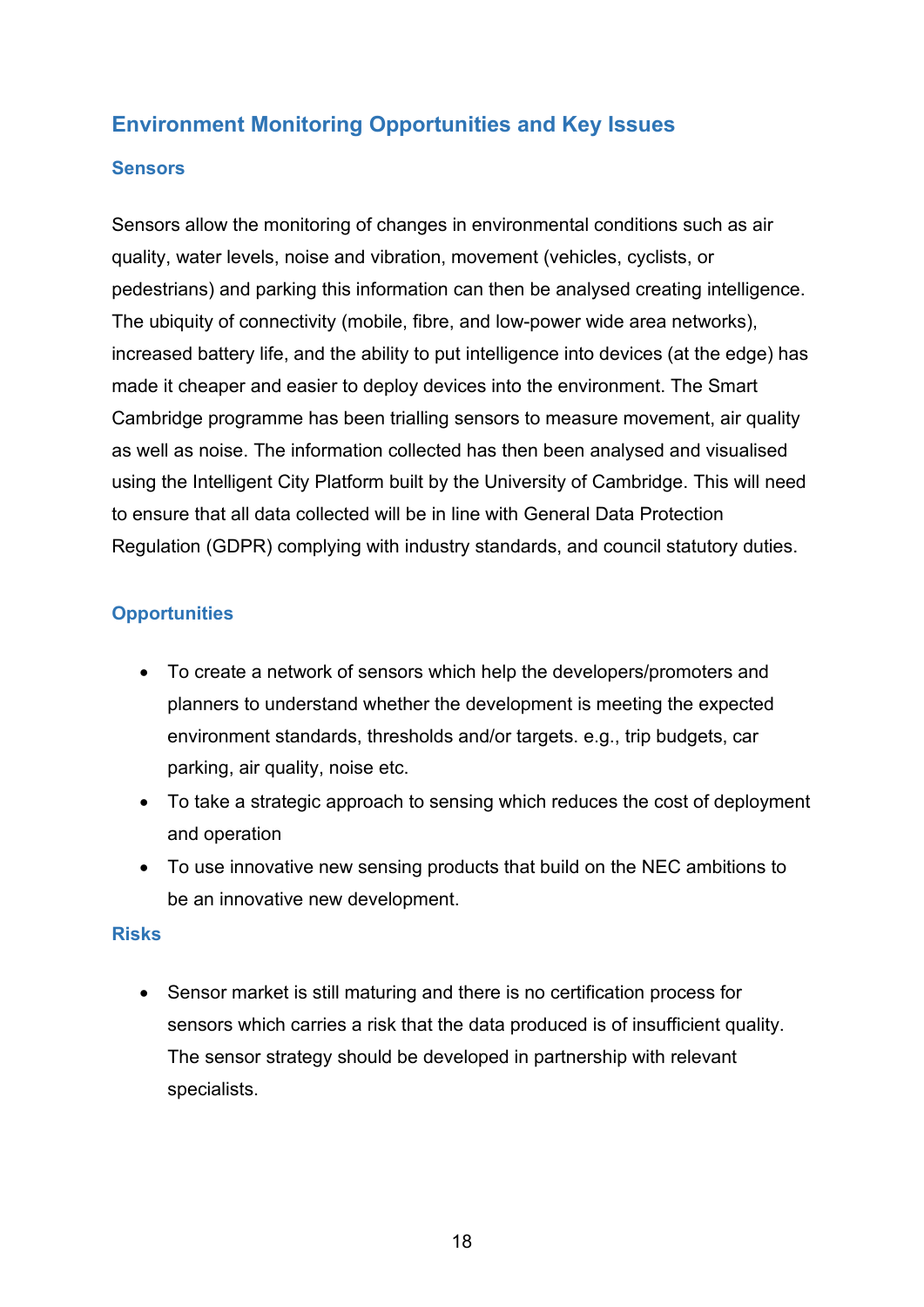#### <span id="page-18-0"></span>**Data**

The information produced by sensors 'data' will need to be stored somewhere ready for processing and analysis. NEC will need to either develop a data infrastructure of its own which will need to be interoperable with other data infrastructure or may have opportunity to use a wider city platform. Thought needs to be given to the data standards and schemas that are used so data be combined with other similar data sets. Particularly where cameras are used (movement data) there needs to be thought given to privacy aspects of how data is collected and used, and the governance process needs to ensure that data is used in an ethical manner.

Data is only of use if intelligence is drawn from it. There have been significant advances in the intelligence that can be drawn from data. Advanced modelling techniques can help developers and planners understand the impact of the development. The development of 'digital twins' which bring a number of systems into one environment (air quality, transport, energy etc.) can bring understanding to the interrelationship between different systems. This will be particularly important in helping to meet carbon targets. NEC is an opportunity to explore how digital twins can support development and is an area of significant interest to the University of Cambridge through the Centre for Smart Infrastructure and Digital Built Britain. Digital Twins can be 3D environments which link the physical form to data collected and can help engage residents.

For decision makers tools such as visualisations and dashboards can give a view of the environmental performance of the development as well as movement. This can support a more agile decision and planning approach. An example of this may be where development is generating far fewer trips than anticipated and so future phases can be brought forward at pace, or if movement thresholds are going to be missed interventions can be brought forward to address the issues.

#### <span id="page-18-1"></span>**Opportunities**

• To gain a granular near real-time understanding of the development, to support decision makers.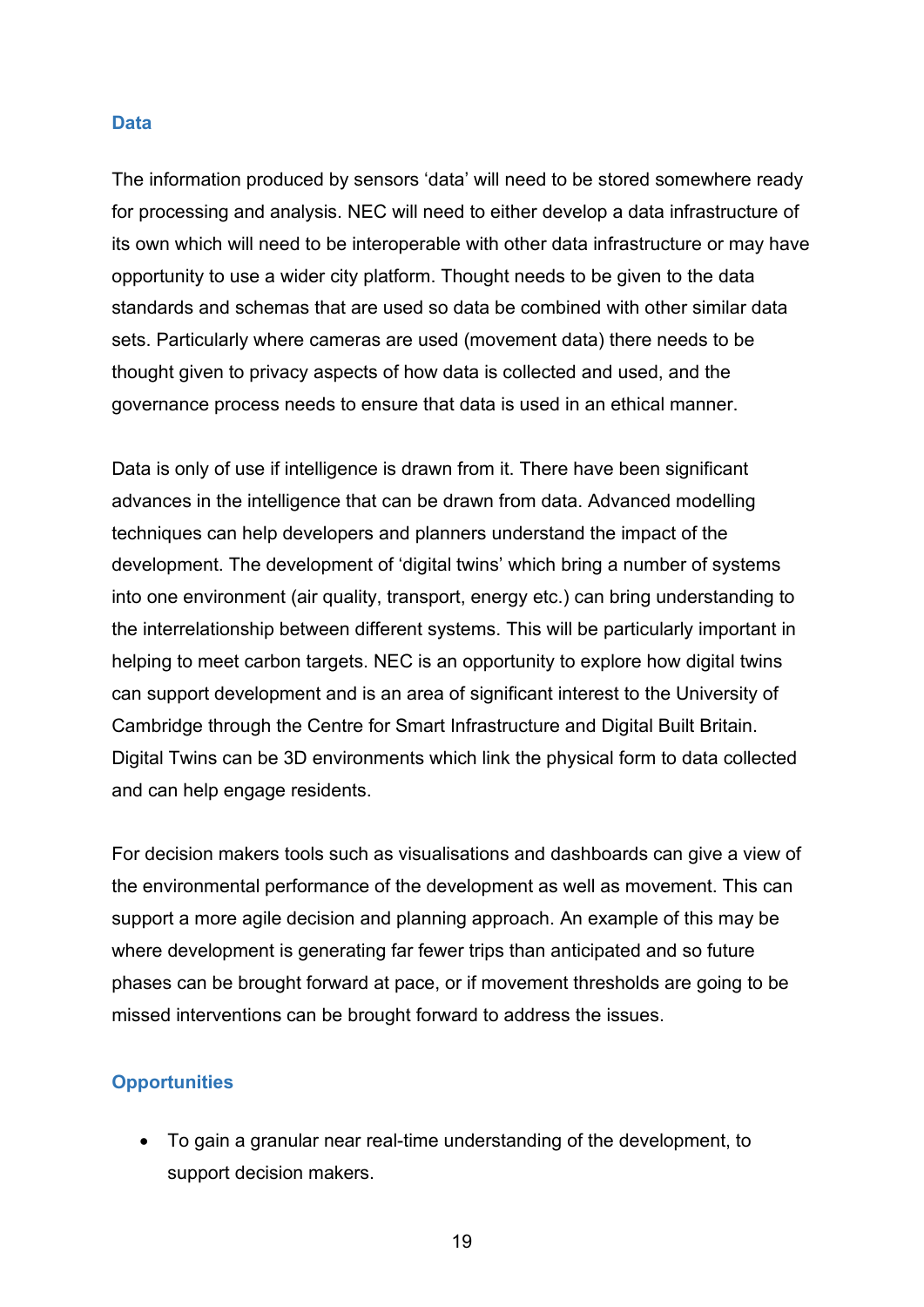- Present information at the right temporal scale in a way that engages communities, members, planners, and developers.
- Support the development in achieving targets around waste reduction, movement (particularly reducing vehicle trips), air quality, noise, vibration, and water usage as well as energy and carbon impacts.
- Support innovation by making data available for third parties to build products that support the development, subject to appropriate data protection. Open data also helps to engage the community and local residents.
- By aggregating and sharing data across a number of developments and the city there maybe savings to be made in the commissioning and collecting of data.

#### <span id="page-19-0"></span>**Risks**

- Data needs to be collected in a transparent and ethical manner. There is a risk that if a proper governance framework isn't in place residents/communities will object.
- Sensors aren't of the appropriate quality and that the information collected is poor affecting decision making.

# <span id="page-19-1"></span>**Communications**

To get the information from sensors to the data infrastructure the NEC development will need to develop a suitable communications infrastructure (see the digital infrastructure topic paper). Most sensors can use a Low Power Wide Area Network (LPWAN) (standards such as Long Range (LoRa) protocol, wide area network (WAN), or internet of things providers SIGFOX or narrow band (NB) internet of things (IoT), for sensors that send back small packets of information. Because they are low power it increases the battery life of sensors to 10/15 years. Image based and more sophisticated sensors are likely to need 4G/5G mobile communications or if available fibre.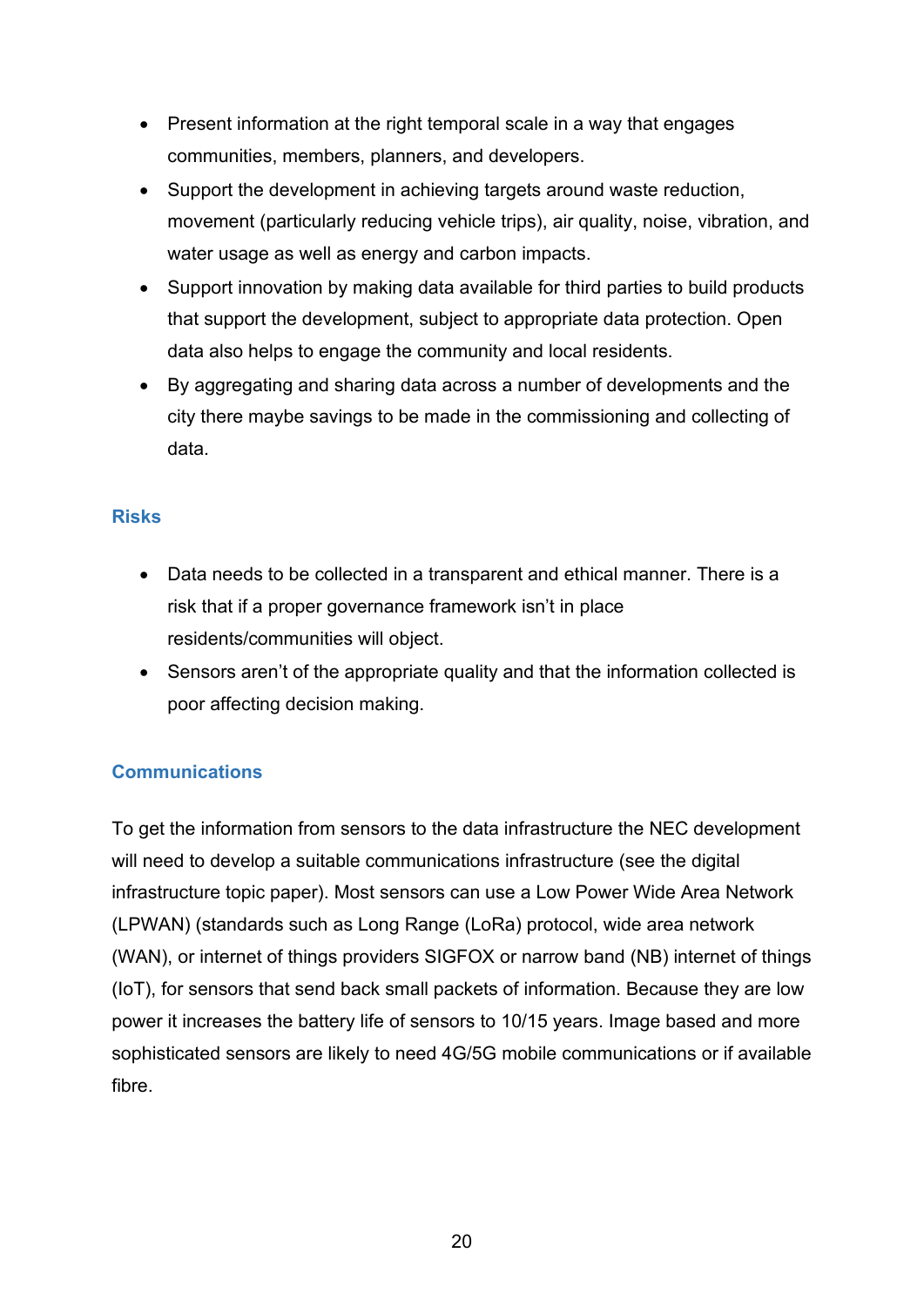# <span id="page-20-0"></span>**Opportunities**

- Ubiquitous mobile and LPWAN can make the deployment for sensors relatively cheap and easy
- Can support innovation across the development

#### <span id="page-20-1"></span>**Risks**

• Poor communications can impact the ability to collect data.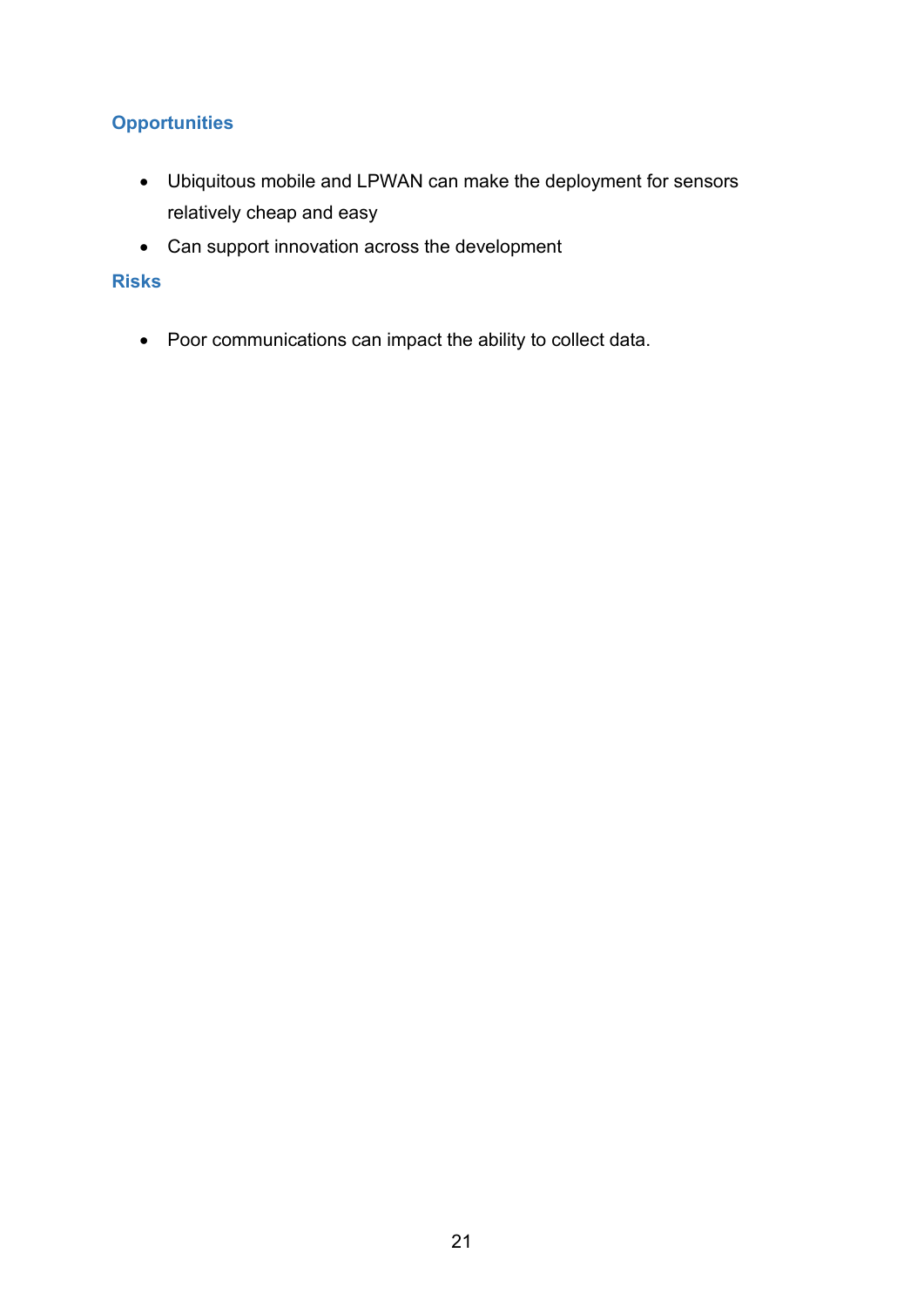# <span id="page-21-0"></span>**Preferred Approach**

#### <span id="page-21-1"></span>**That NEC become a testbed for Sensor and Data innovations**

- NEC should embrace the opportunity to develop sensor networks embedded into the development which supports the meeting of high environmental standards.
- Create a testbed that supports the testing and trialling of innovative new solutions.
- Develop a framework for sensing and data that allows the system to flex and adapt as new technologies are developed.

# <span id="page-21-2"></span>**NEC should use new data tools such as 'Digital Twins' dashboards and visualisations to**

- Support decision making processes
- Engage residents, businesses, and local communities
- Better manage any on/off street parking that is available
- 'Manage the kerb' for deliveries and drop-off/pick-ups

# <span id="page-21-3"></span>**Develop a framework for data collection and handling**

- Develop an ethical and governance framework to build trust in data collection
- Ensure using common standards and schemas for data collection which support interoperability and makes sure data is measurable
- Develop an approach to data infrastructure for the development/city
- Work with partners and domain experts to develop architecture, standards, and cybersecurity

#### <span id="page-21-4"></span>**Management and operations hub**

- An operations hub within NEC could be developed to help streamline the framework and dashboards and be integrated with other information activities
- It would need full support of all public authorities in Greater Cambridgeshire
- It could operate similar to Dijon metropole, which collates to and responds to information in real time, something of increased importance given the impacts of climate emergency

#### <span id="page-21-5"></span>**Support 3rd party innovation**

• Open communications networks and open data can support business innovation, particularly in the building management, mobility, and environmental spaces.

#### <span id="page-21-6"></span>**Embed the collection and use of data across topic areas**

• Ensure that data collection/monitoring are embedded into other topic areas (energy, water management, mobility, etc.)